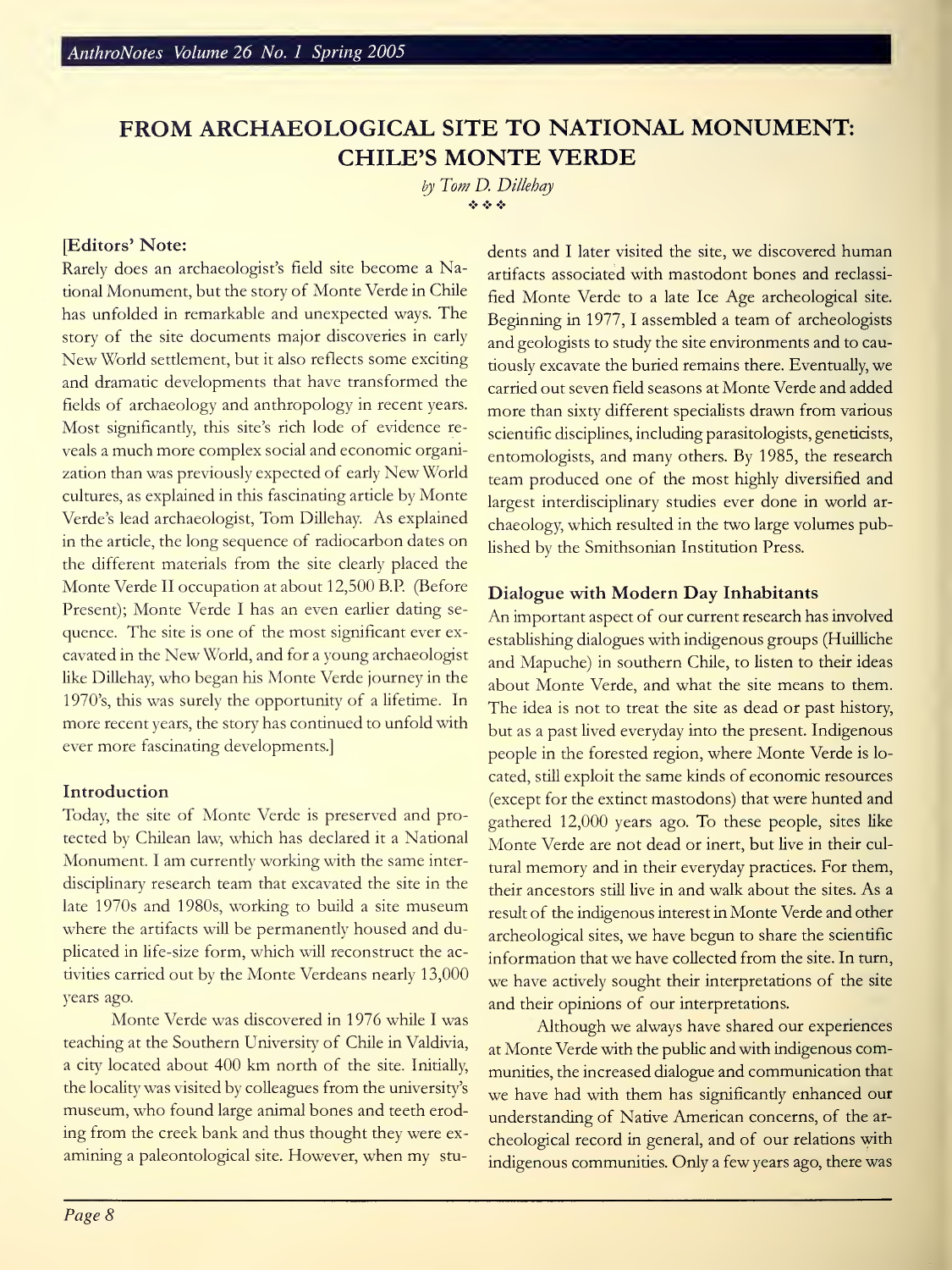a broad notion within the disciplines of archaeology and bio-anthropology that to acknowledge the interests of indigenous people would compromise the integrity of science. The scientific position was that close relations with indigenous groups and [recognizing] their concerns might limit archeological field work and require the re turn of excavated materials to local communities. Many archeologists believed that science was objective, neutral and for the benefit of all, while the religious and political claims of indigenous people were sectarian, subjective, and for the benefit of the few. However, as the years have passed more and more archeologists have changed their ideas and have begun to work much more closely with indigenous groups. Increasingly, indigenous voices are being heard in dialogue with archeologists.

As part of the sweeping changes in the discipline, we have obtained scholarships for Huilliche and Mapuche students to study anthropology at the Southern University of Chile, in order to establish an indigenous-regulated archeology that makes more use of their concepts of time, space, and the material world in the excavation of sites and in the interpretation of archeological remains.

From the perspective of these students, "the scientific, objective measuring and recording of sites is combined with their living past." As a result of these changes, our practice of doing archeology has changed considerably in the past few years, especially where we and other ar cheologists are excavating on or near indigenous lands. Both archeologists and indigenous people are now forming partnerships to study the past from the perspective of the "past still living." This new perspective has opened up the possibility of other kinds of archeological practices, archeologies done by and for the Huilliche and Mapuche. Our research at Monte Verde and the dialogues we have established with indigenous peoples have given a more meaningful historical context to the site.

# Historical Background

Between 1976 and 1987, as explained above, I directed a large interdisciplinary research team to study the archeological settlement of Monte Verde in south-central Chile. Monte Verde is an open-air campsite on the banks of <sup>a</sup> small stream, surrounded by sandy knolls, small bogs, and damp forests that have been there since late Pleis-



General view of Monte Verde and today's Chinchihuapi Creek. The 12,500 year-old site is buried in die terrace in the background. Photo, courtesy of Tom DiLehay.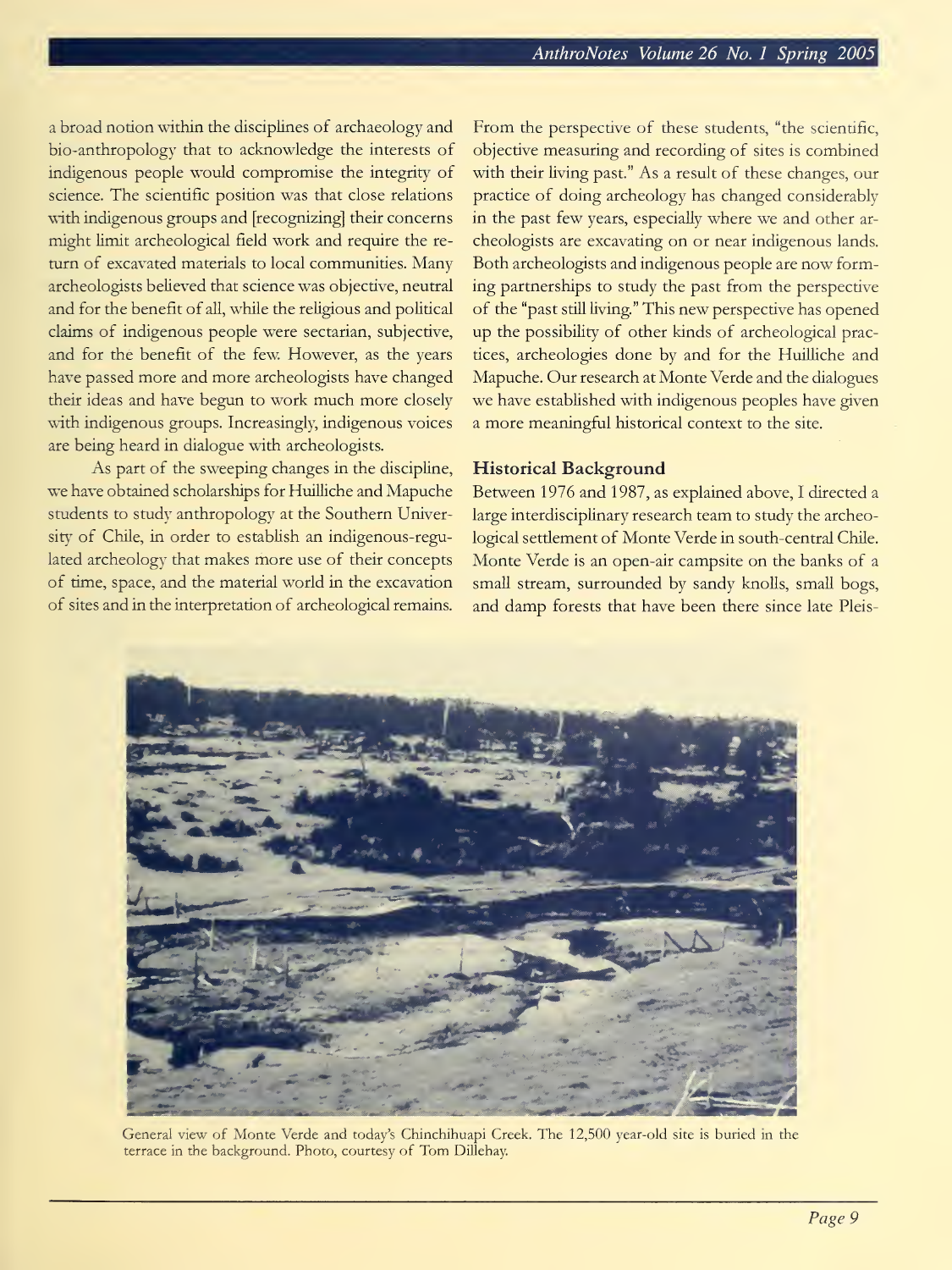tocene times. The bog later developed in the stream basin, covering the abandoned site under a layer of peat. Because the lack of oxygen in the bog inhibited bacterial decay and because the constant saturation prevented drying for thousands of years, all kinds of organic materials that normally disappear from archaeological sites had been preserved. An interdisciplinary research team of more than sixty scientists studied the remains excavated from two areas at the site, called Monte Verde I and Monte Verde II. The results of this study were published in two large volumes by the Smithsonian Institution Press (Dillehay 1989, 1997).

# Early Excavation Discoveries

At Monte Verde we uncovered <sup>a</sup> number of remarkable and unexpected finds that included not only stone flake tools, typical of many early South American sites, and animal bones, but also long spear points and a wide vari ety of plant remains and numerous wooden objects. The organic remains indicated the importance of plants as well as animals in the inhabitants' diet. The existence of wood and wooden tools, more common at Monte Verde II than stone artifacts, provided an intriguing look at tools and equipment rarely seen in late Ice Age archaeological records. <sup>I</sup> will briefly describe the implications of what we found at Monte Verde <sup>I</sup> and Monte Verde II.

Around 12,500 B.P. at Monte Verde II, perhaps twenty to thirty people built a 20-meter-long tent-like structure out of wood and animal hides. The frame was made of logs and planks anchored by stakes, and the walls were poles covered with animal hides. Several pieces of cordage and string made of reed wrapped around wooden posts and stakes, recovered among the architectural remains, show that the people planned <sup>a</sup> lengthy stay. The tent's dirt floor was embedded with hundreds of microscopic flecks of hide tissue, suggesting that it was probably covered with animal skins. Inside the tent, individual living spaces were divided by planks and poles. On the floor of each living space were brazier pits lined with clay and surrounded by stone tools, as well as the remains of edible seeds, nuts, and berries. Outside the tent were two large communal hearths, a store of fire wood, wooden mortars with their grinding stones, and even three human footprints near <sup>a</sup> large hearth, where someone had walked across the soft, wet clay brought to the site for refurbishing the firepits. All of these remains indicate discrete tasks, primarily food preparation and consumption, tool production and maintenance, and the construction of shelters.

The second structure is wishbone-shaped in ground plan and made of wooden uprights set into <sup>a</sup> foundation of sand and gravel hardened with animal fat [see photograph on next page]. In this structure we found butchered parts of mastodon and paleo-llama carcasses and evidence of hide preparation and manufactured tools, activities suggesting a public non-living area. It also is probable that this was a place for healing the sick. Eighteen probable medicinal plants were found at this site—the same species the Mapuche people, who live in the area today, use to treat various diseases. Although some of these plants grew locally, about half came from coastal environments, approximately 70 kilometers to the west. One plant can only be found in arid regions about 700 kilometers to the north. Since only the medicinal parts of the plants were found at the site, we know they could have had only one use by the Monte Verdeans.

In addition to medicinal herbs, the remains of a wide variety of edible plants were recovered from the hearths, living floors, and small pits, along with the re mains of mastodon, paleo-llama, small animals, and fresh water mollusks. Aquatic plants from the freshwater marshes and lagoons of the flood plain and from brackish marshes of the river delta provided the greatest variety <sup>7</sup> and, along with meat and wild potatoes, comprised the bulk of the Monte Verdeans' diet. Most of these ecological zones are located far away along the Pacific shoreline or in the Andean mountains.

The presence of exotic foods and other items at the site shows that coastal habitats provided important resources to the Monte Verde economy. But the preserved remains of wild potatoes particularly add <sup>a</sup> new dimension to the history of a food crop that has become one of the most important in the world. The presence of tuber remains at Monte Verde bears out the prediction of Russian botanists, who, in the 1930s, said that the potato originated both in Peru and in southern Chile.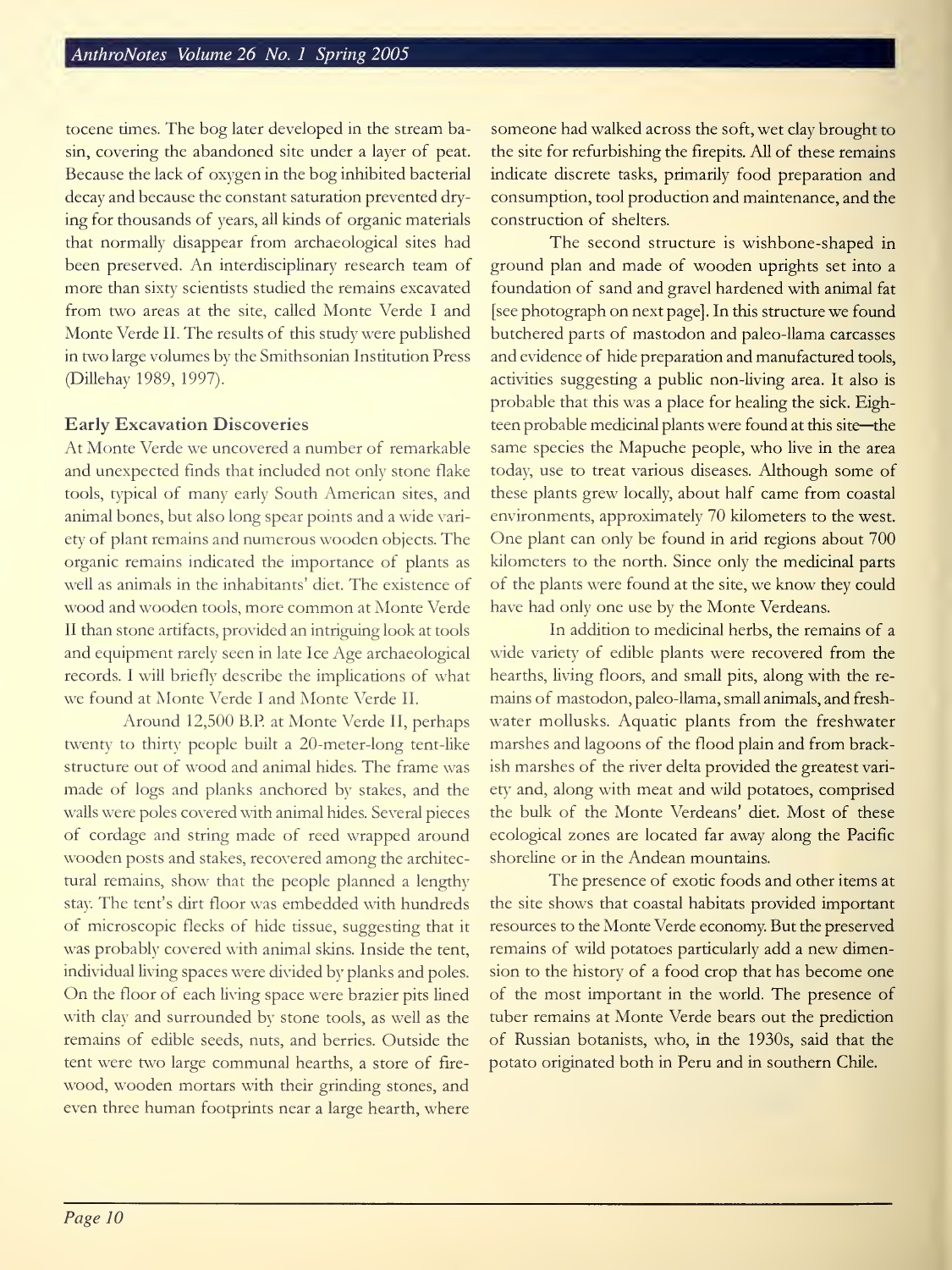The wooden artifacts excavated at Monte Verde include digging sticks, mortars, fragments of two lances, stakes, and building poles. Bone artifacts consist of <sup>a</sup> baton for striking flakes off stones, tools made of mastodon tusks, and digging and prying tools. The site shows three different stone tool technologies.

To be able to exploit this wide range of resources, the residents undoubtedly needed sophisticated knowledge as well as a division of labor. This is suggested by the separation of the site's residential from nonresidential areas and bv the association of distinct activity areas and living spaces with different tool types and food re mains. The distinct living structures, features, and concentrations of specific materials indicate that occupation was continuous and that some portions of the site were used more intensively than others.

The many different artifacts give evidence of <sup>a</sup> wide variety of activities carried out. Evidence also exists for specific family or social unit tasks, special pur pose activities, and spatial separation between domestic and nondomestic tasks. One living space, for example, contained stone artifacts made of quartz, coupled with edible fruits and tubers from plants that grow only in brackish estuaries. This suggests that the occupants may have specialized in collecting resources from the coast. Elsewhere in the living tent, stone scrapers and pieces of animal skin were found in <sup>a</sup> hide-working zone. The internal division and size of the tent suggests that a large group of people had a mixed hunting and gathering economy that focused on many different ecological zones.

All this evidence reveals <sup>a</sup> much more complex social and economic organization than was previously expected of early New World cultures. A long sequence of radiocarbon dates on the different materials from the site place the Monte Verde II occupation at about 12,500 B.P. (continued)



The architectural foundation of a wishbone shaped hut dated about 12,500 years ago and associated primarily with the remains several medicinal plants. A residential tent was located about <sup>30</sup> meters away, suggesting that this was <sup>a</sup> medicine hut. Photo, courtesy of Tom Dillehay.